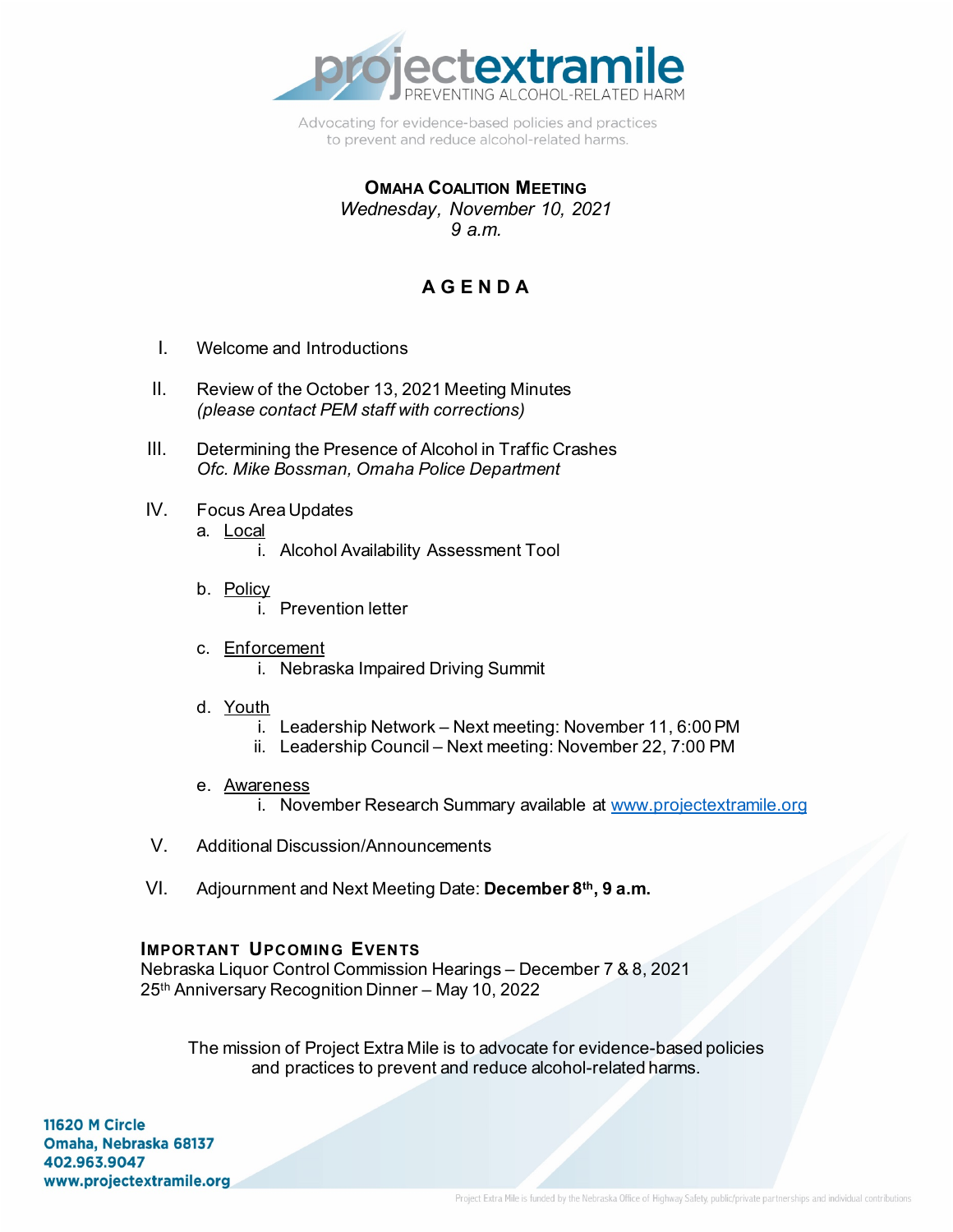#### **PROJECT EXTRA MILE**

#### **OMAHA METRO AREA COALITION MEETING MINUTES October 13, 2021**

- I. Call to Order: Chris Wagner called the meeting to order via Zoom at 9 a.m.
- II. Welcome and Introductions: Welcome and introductions took place. Coalition members and speakers in attendance: Palistene Gray-Moore, Carey Pomykata, Lanette Richards, Don Hoes, Angela Richards, Christie Abdul-Greene, Jim Boucher, Julia Dilley, Jim Timm, Jona Beck, Mandy Peth, Hayden Romig, Kurt McBride, Traci Sawyer, Jason Thompson, Margie Magnuson, Wayne Hudson, Sharona Crittenden, Jayna Schaaf, Taylor Moore, and Clint Zost. Staff members in attendance: Chris Wagner, Beatha Kliewer, Erin Ayad, and Liene Topko.
- III. Approval of Minutes: The minutes from the September 8, 2021 meeting were included in the coalition meeting packet. No additions or corrections were made.
- IV. Alcohol Availability Assessment Tool: Dr. Julia Dilley with the Oregon Health Authority has been working on analyzing alcohol policy changes as a result of COVID-19 and in collaboration with APHA's Alcohol Action Network created the Alcohol Observation Tool. The purpose of the tool is for community members to document what happens during certain alcohol sales transactions. This data will provide more information that can be used by coalitions, regulators, law enforcement, and policymakers to ensure that alcohol is not being sold to underage youth and intoxicated persons. During a pilot of the tool in Washington state, about half of the businesses were out of compliance or at risk of being out of compliance.

Chris Wagner shared that there is currently no mechanism in place to conduct compliance checks on alcohol deliveries nor curbside pickup, but the organization continues to push for updating the State Patrol's guidelines to include these. Wagner also encouraged coalition members to participate in the recording of observations as they conduct their normal alcohol purchases. He invited those interested to attend the more in-depth meeting on October 21<sup>st</sup> to learn more and discuss how the coalition can begin to gather this data.

#### V. Focus Area Updates

- a. Local
	- i. Chief Deputy Hudson with the Douglas County Sheriff's Office (DCSO) briefly updated the group on the youth fatality crash that occurred on September 24<sup>th</sup> involving five minors. The investigation is ongoing but thus far DCSO has learned that the driver attempted to run a yellow light resulting in the crash. During the investigation an alcohol bottle was discovered in one of the minor's car that was not involved in the crash. The Chief expressed a commitment to investigating the adult source of underage drinking. It is DCSO's desire to avoid a situation similar to what occurred in Gretna.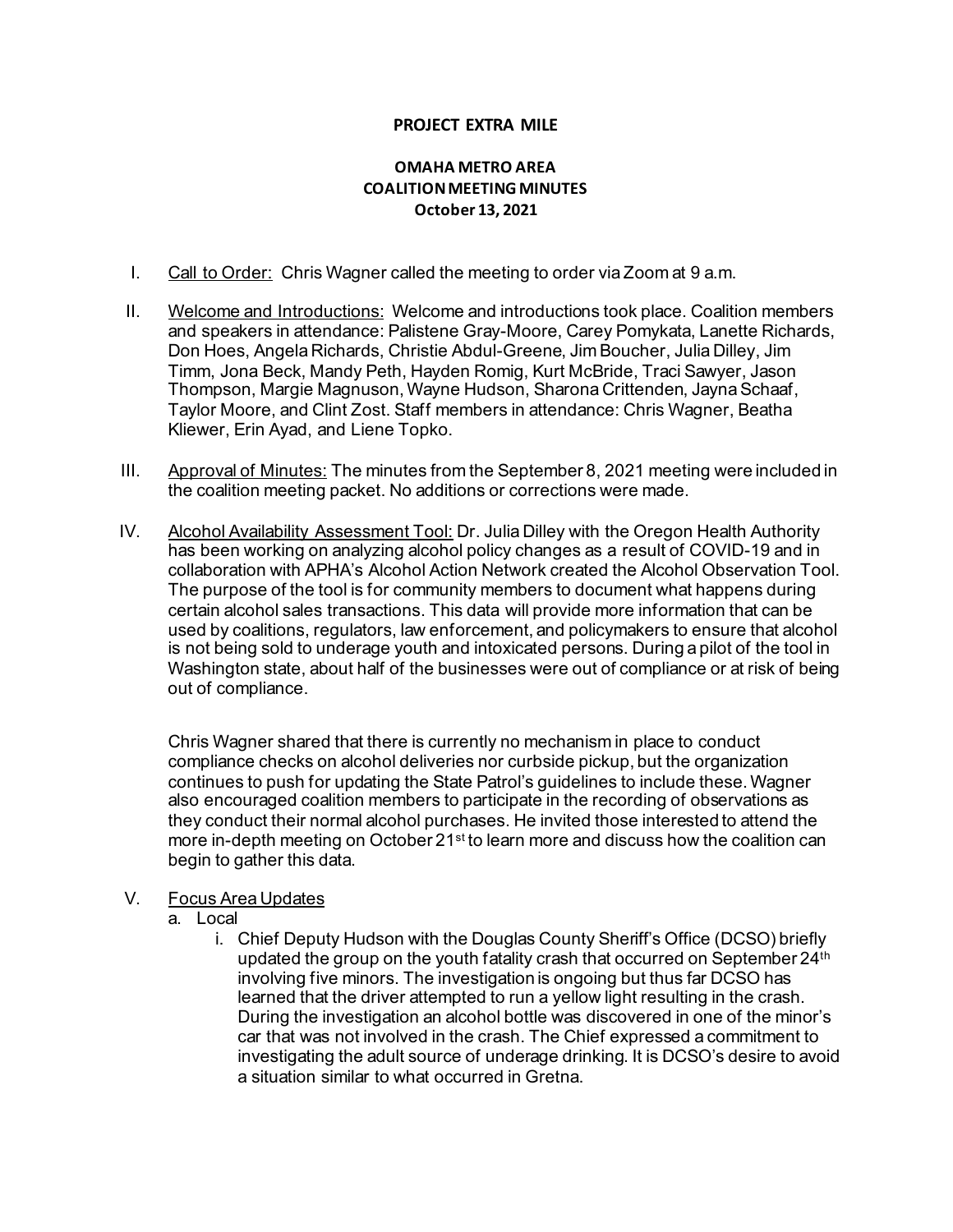- ii. Erin Ayad discussed a GIS mapping project PEM will be working on with a UNMC student to map the location of alcohol outlets within the city limits of Omaha and the violations that have occurred at those locations. The goal is to start a research project that can be updated with other public health and safety data sets.
- b. Policy
	- i. Coalition partner Christie Abdul-Greene shared that the Screening, Brief Intervention (SBI)-focused training was held on September 17 $th$  and discussed the importance of screening for alcohol use and the importance of advocacy from the health care profession on this topic.
	- ii. Liene Topko shared the Nebraska Liquor Control Commission is drafting their 2022 legislative letter which currently does not incorporate any suggestions that PEM has made in recent comments to the Commission. The priorities discussed for the 2021 letter are not substantively different from those included in past letters.
	- iii. Topko invited coalition members to attend the October 19th Policy Work Group meeting.
- c. Enforcement
	- i. Chris Wagner updated the group that the Memorandum of Understanding (MOU) to create the Douglas County DUI Task Force is awaiting final Douglas County Board approval. The hope is to hold a press event to raise awareness about the task force's creation and its purpose.
- d. Youth
	- i. Ayad invited coalition members to share information about the Youth Leadership Council and Network with youth they may know as well as other organizations.
- e. Awareness
	- i. The October research summary is available on Project Extra Mile's website under the 'Research' page.
- VI. Additional Discussion/Announcement: Wagner announced Erin Ayad will be leaving the organization and invited coalition members to share the vacancy with colleagues.
- VII. Adjournment and Next Meeting Date: The meeting was adjourned. The next meeting will take place virtually via Zoom on Wednesday, November 10<sup>th</sup> at 9 a.m.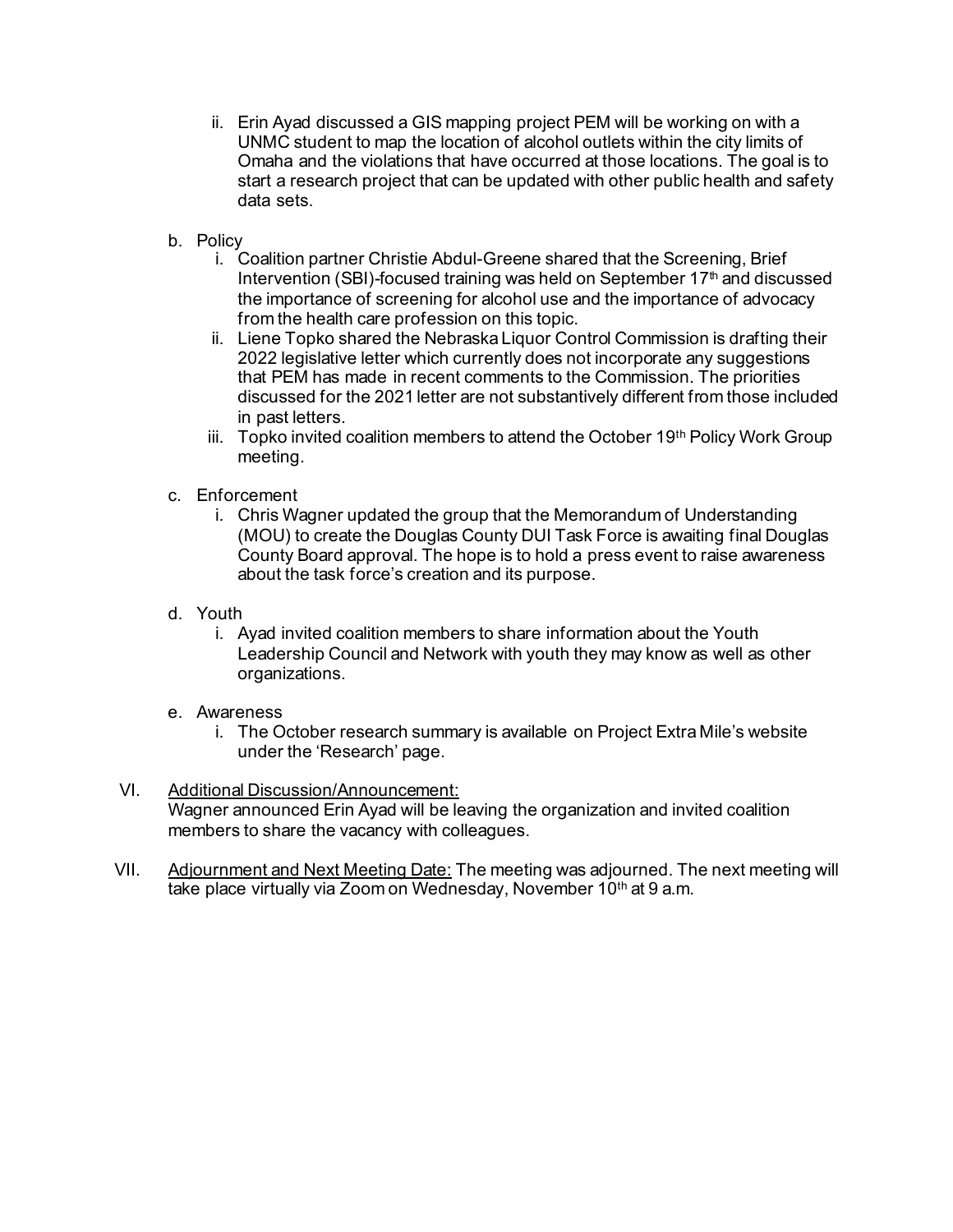## **Miles to Go: Nebraska's Impaired Driving Outlook on a Collision Course with Policymakers' Indifference**

Alcohol-impaired driving continues to be a public safety concern that has worsened since the pandemic began. [NHTSA reports that police-reported](https://www.nhtsa.gov/press-releases/2020-fatality-data-show-increased-traffic-fatalities-during-pandemic) alcohol involvement [crashes increased by 9% in 2020 compared to 2019,](https://www.nhtsa.gov/press-releases/2020-fatality-data-show-increased-traffic-fatalities-during-pandemic) despite miles traveled decreasing by 430 billion (-13%).

According to the [National Academies of Science, Engineering, and Medicine,](https://www.nap.edu/resource/24951/011718AlcoholImpairedDrivingfacts.pdf) nearly one-third of all traffic fatalities over the last four decades were alcohol-impaired and almost 40 percent of those fatalities are victims other than the drinking driver, including 214 children under the age of 15 in 2016 alone. The estimated economic cost (medical, lost earnings and productivity, legal costs, property damage) of alcohol-related crashes was \$121.5 billion in 2010. In addition, rural areas are disproportionately affected by alcohol-impaired driving crashes with nearly 50 percent of all alcohol-impaired driving fatalities occurring in rural areas.

Alcohol-related crashes continue to make news in Nebraska. Over the last six months (since May 1, 2021), alcohol-impaired driving has been the subject of 123 media articles across Nebraska with 31 of those articles covering at least one injury or death suffered as a direct result of alcohol-impaired driving. That's an average of about 2 articles every three days. Some of the headlines included:

- [Burwell teen dies in Taylor crash](https://nebraska.tv/news/local/burwell-teen-died-in-taylor-crash)
- ['You could kill someone': Douglas County deputies report alarming DUI](https://www.ketv.com/article/you-could-kill-someone-douglas-county-deputies-report-alarming-dui-trends/36536797) trends
- [Grand Island man sentenced to four years in prison for hit and run crash](https://foxnebraska.com/news/local/grand-island-man-jose-garcia-gutierrez-arrested-after-leaving-scene-of-accident) that [seriously injured teen](https://foxnebraska.com/news/local/grand-island-man-jose-garcia-gutierrez-arrested-after-leaving-scene-of-accident)
- [Consequences of drunken driving: 8 surgeries and weeks of rehab for 9-year-old](https://omaha.com/news/local/crime-and-courts/consequences-of-drunken-driving-8-surgeries-and-weeks-of-rehab-for-9-year-old-prison/article_ce7d6364-cfbb-11eb-a1c1-1786f95960f8.html)
- [Lincoln man facing eighth DUI, possible paralysis of pedestrian](https://metro.newschannelnebraska.com/story/44161547/lincoln-man-facing-eight-dui-possible-paralysis-of-pedestrian)
- [Omaha musician killed in West Dodge crash](https://www.ketv.com/article/deadly-crash-closes-eastbound-westbound-dodge-street-near-90th-street/36978343)
- [Bellevue principal on leave amid DUI crash investigation that critically](https://www.ketv.com/article/one-person-in-critical-condition-after-crash-near-141-and-pacific/37644370) injured [motorcyclist](https://www.ketv.com/article/one-person-in-critical-condition-after-crash-near-141-and-pacific/37644370)
- [Grand Island woman accused of driving under the influence with boy in](https://theindependent.com/news/local/grand-island-woman-accused-of-driving-intoxicated-with-boy-in-car/article_517ee5dc-35f9-11ec-a1e5-dba13c81bad8.html) car.

Yesterday, the Nebraska Highway Safety Office held an Impaired Driving Summit to discuss statewide efforts to keep our roads safe with the view that roadways may become even more dangerous following a potential 2022 ballot initiative on medical marijuana. The summit was highlighted by an overview of the Drug Recognition Expert (DRE) program given by Officer Matt Kelly of the Omaha Police Department. Multiple speakers emphasized the need to support DREs and increase their numbers. Nebraska typically has 90 DREs but law enforcement



agencies in attendance noted that the current number is much lower. Kearney Police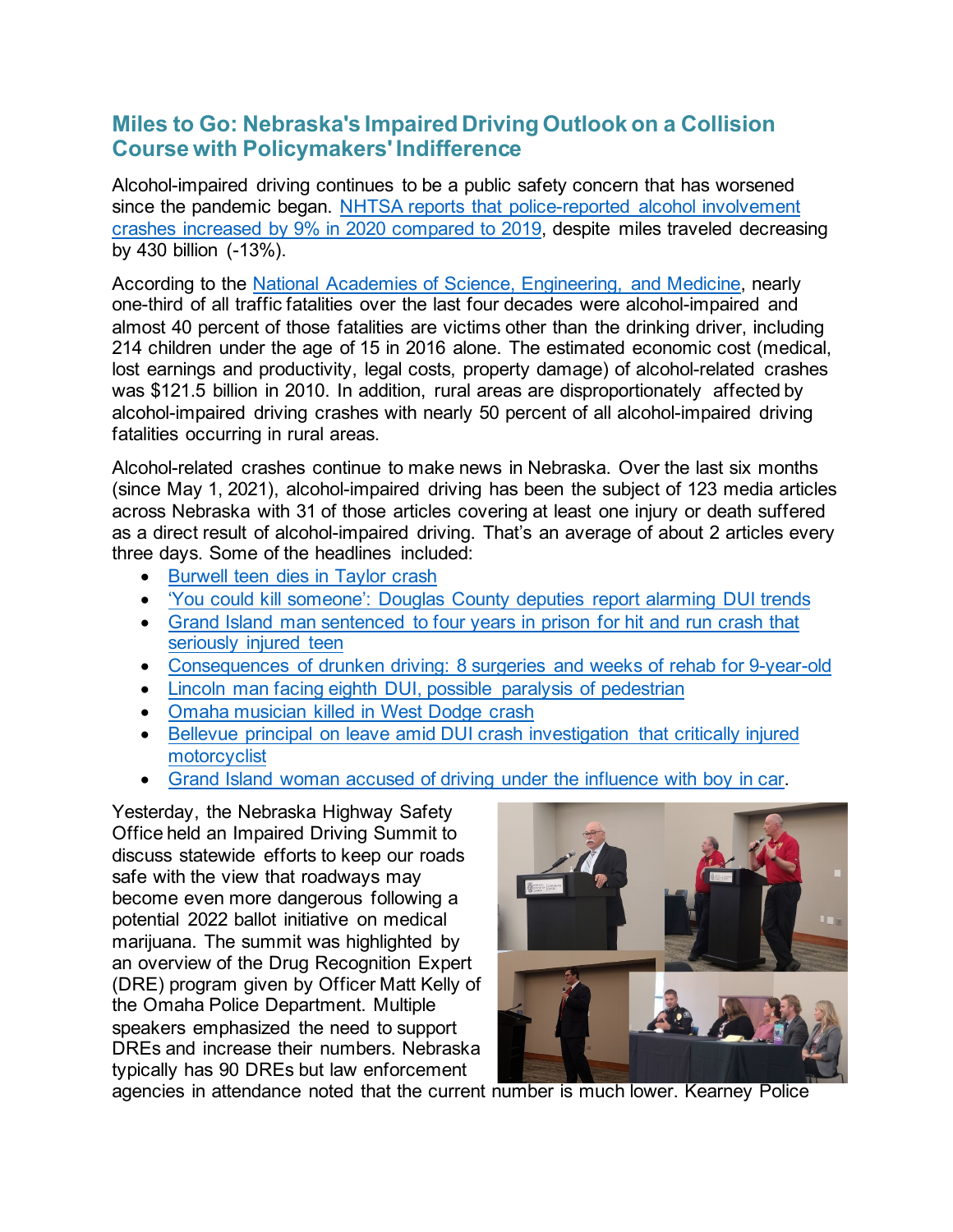| State        | <b>Binge Drinking Rate (%)</b>                     | DUI arrests (per 100,000 population) |
|--------------|----------------------------------------------------|--------------------------------------|
| Colorado     | 17.9                                               | 422                                  |
| lowa         | 21.5                                               | 321                                  |
| Kansas       | 17.0                                               | 187                                  |
| Minnesota    | 18.4                                               | 344                                  |
| Nebraska     | 20.4                                               | 41                                   |
| North Dakota | 20.8                                               | 836                                  |
| South Dakota | 17.9                                               | 939                                  |
| Wisconsin    | 22.8                                               | 406                                  |
| Wyoming      | 16.4                                               | 562                                  |
|              | DUIs Arrests and Fatalities By State   Alcohol.org |                                      |

Chief Bryan Waugh expressed a desire to incentivize his officers to become DREs as KPD currently only has one.

Nevertheless, when our state's legislators were deciding about permanently extending cocktails-to-go and curbside pickup earlier this year, they indicated that law enforcement had not seen a spike in DUIs involving these services. Yet if we look at Nebraska's DUI numbers, we are significantly lower in terms of arrests compared to neighboring states with similar binge drinking rates, indicating a need for increased enforcement around alcohol but also stronger policies to prevent people from drinking excessively in the first place.

There is no one single solution to this challenge, but the National Academies of Science, Engineering, and Medicine made several recommendations in its Getting to Zero Alcohol-Impaired Driving Fatalities report published in 2018. Those include (Nebraska status in parentheses):

- **Significant increases to alcohol taxes** (Attempted in Nebraska in 2019 but immediately shut down by the alcohol industry)
- **Reduce alcohol availability** (Nebraska drastically did the opposite in 2021 when it permanently extended pandemic measures designed to benefit the alcohol industry)
- **Implement standards for permissible alcohol marketing content and placement** across all media, establish consequences for violations, and fund counter-marketing campaigns (No action)
- **Dedicate enforcement to prevent sales to minors** (operations continue to be primarily grant-funded using federal dollars) **and sales to intoxicated persons**  (These have yet to occur)
- **Lower the legal blood alcohol content limit from 0.08 to 0.05** (No action)
- **Conduct sobriety checkpoints** (While legal across the state, few agencies engage in checkpoints)
- **All health systems should conduct evidence-based screenings for alcohol misuse** (Approximately half of the health systems in the Omaha area report implementing system-wide evidence-based screenings).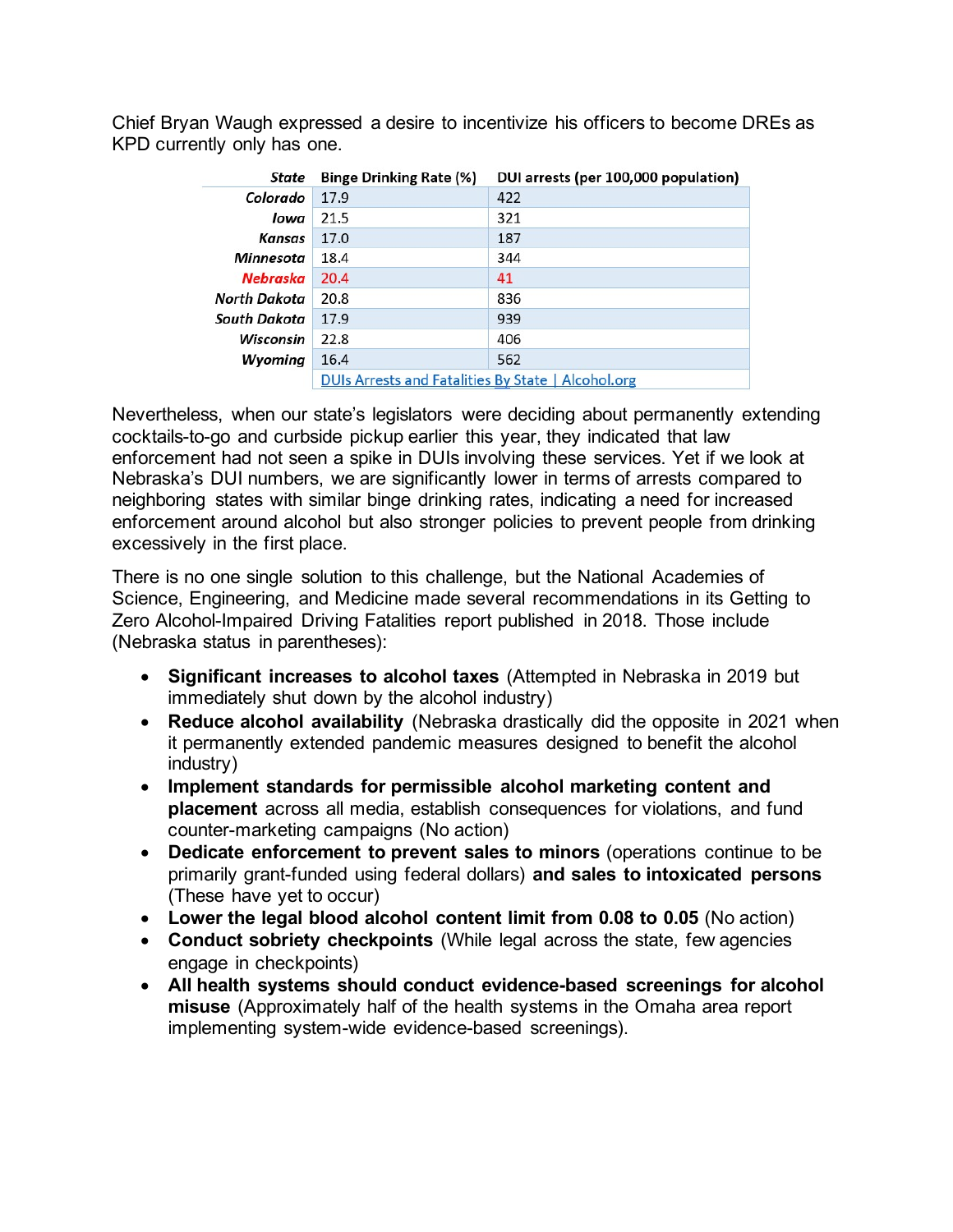# YOUTH LEADERSHIP NETWORK

**STUDENTS IN GRADES 8 - 12 ARE INVITED TO JOIN US AT THE UNO COMMUNITY ENGAGEMENT CENTER** OR BY ZOOM



# **MAKE A DIFFERENCE IN YOUR COMMUNITY!**



**REGISTER AT THE LINK TO RECEIVE MEETING DETAILS**



**6:00 PM - 7:00 PM THURS, NOV 11, 2021**

# **REGISTRATION IS REQUIRED AT THE FOLLOWING LINK: [BIT.LY/3EG2UCT](https://bit.ly/3Eg2uCT)**

**LET US KNOW IF YOU'LL ATTEND IN PERSON OR VIA ZOOM**

> **QUESTIONS? TEXT 402-577-0094 YOUTH@PROJECTEXTRAMILE.ORG**

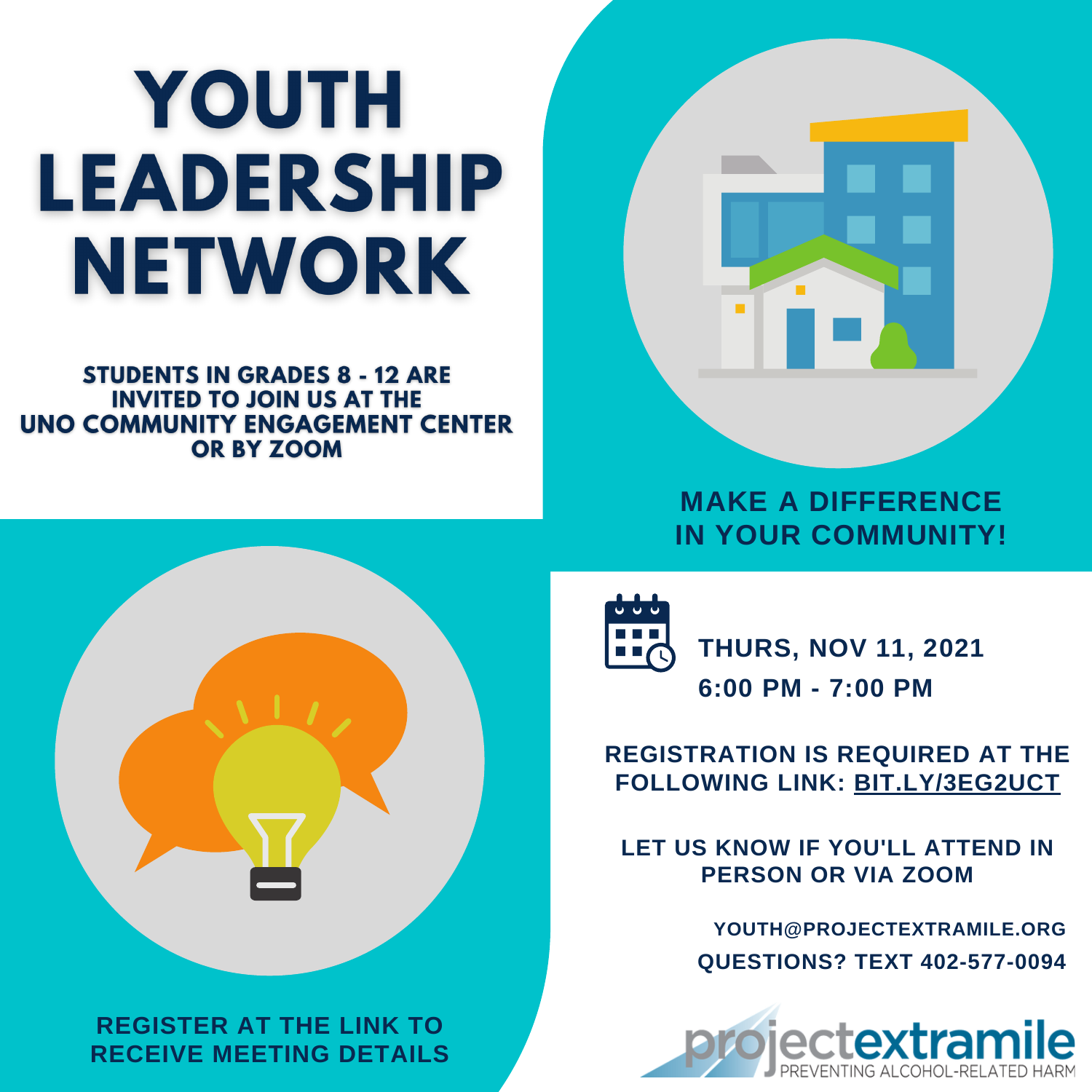

#### **RESEARCH SUMMARY** Date Compiled: November 2021

#### **Key takeaways from included research:**

- Researchers looked at cannabis and alcohol involvement in motor vehicle crash fatalities in the United States and found the percentage of fatalities involving cannabis or cannabis and alcohol had more than doubled from 2000 and 2018.
- While awareness of the alcohol and cancer link may still be low, those who were aware of the link were more likely to be supportive of adding warning labels and drinking guidelines to containers as well as banning outdoor alcohol advertising. Greater awareness was associated with stronger policy support.
- Throughout the COVID-19 pandemic many reports have stated that alcohol consumption increased due to increased sales. This study examined national changes in waiting lists for liver transplantation for alcoholic liver disease and the association with alcohol sales during the pandemic. Researchers concluded that waiting lists registrations and deceased donor liver transplants for alcoholic hepatitis increased significantly. Though this does not show causality, the disproportionate increase may indicate a relationship between increased alcohol sales and increased alcohol misuse.
- As a result of an Australian study examining online liquor licenses, recommendations were submitted to the Liquor & Gaming oversight agency asking for key reforms regarding the gaps in safeguards. These gaps included inconsistent application of the Liquor Act; the inability for regulators to complete compliance auditing; and the absence of consistent mandatory signage.
- Youth are impacted by their home environment and what they viewed as normal. After examining the effect of parental drinking on perceived social norms, researchers found that many parents, particularly fathers, consume in front of their children, often in excess. Health promotion strategies need to be targeted toward adults and parents to reduce the likelihood a child may perceive this behavior as normal in the future.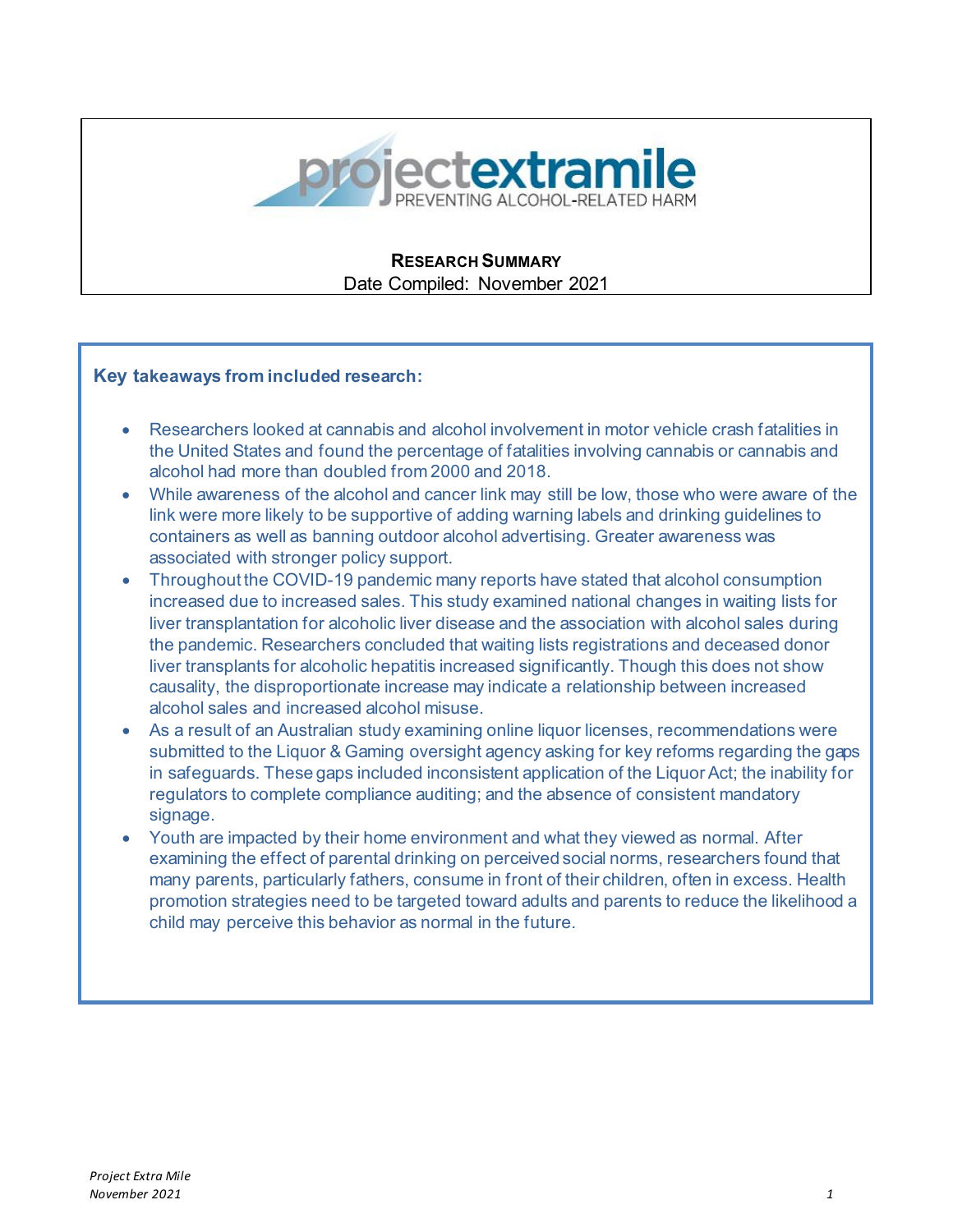## **Alcohol is one of the biggest risks for breast cancer, warns World Health Organization**

Written by Pascale Davies

There is no safe level of alcohol consumption and the risk of breast cancer increases with each unit of alcohol per day, says the World Health Organization (WHO).

Alcohol consumption is one of the "major modifiable risk factors" for the disease, the WHO said during Breast Cancer Awareness Month.

The health body says breast cancer is the most frequently diagnosed cancer type in the WHO European Region, with 1,579 women diagnosed with breast cancer every day, and estimates that alcohol causes seven of every 100 new breast cancer cases in the European region.

"Many people, including women, are not aware that breast cancer is the most common cancer caused by alcohol among women globally," said Dr Marilys Corbex, Senior Technical Officer on noncommunicable diseases, WHO/Europe.

"People need to know that by reducing alcohol consumption they can reduce their risk of getting cancer. It doesn't matter what type, quality or price alcohol is."

Europe has the highest rate

The WHO European Region, which comprises 53 counties, has the highest rate of new breast cancer diagnoses compared to any of its other regions.

The International Agency for Research on Cancer (IARC) said in 2020 that alcohol consumption was responsible for almost 40,000 new breast cancer cases in Europe.

The same data shows that breast cancer has become the most common cancer globally. More than two million new cases were estimated in 2020, with about 100,000 of these attributable to alcohol consumption.

No safe level of consumption

The WHO says that more than 10 per cent of alcohol-attributable cancer cases in the European region arise from drinking just one bottle of beer (500 ml) or two small glasses of wine (100 ml each) every day.

For breast cancer, this is even higher, with 1 in 4 alcohol-attributable breast cancer cases in the region being caused by this amount.

How does alcohol harm the body?

The IARC classifies alcohol as a Group 1 human carcinogen and it is linked to seven types of cancer.

Not only can alcohol increase the risk of breast cancer, it can also increase the risk of cancers of the mouth, throat, oesophagus, liver, voice box and large intestine and rectum.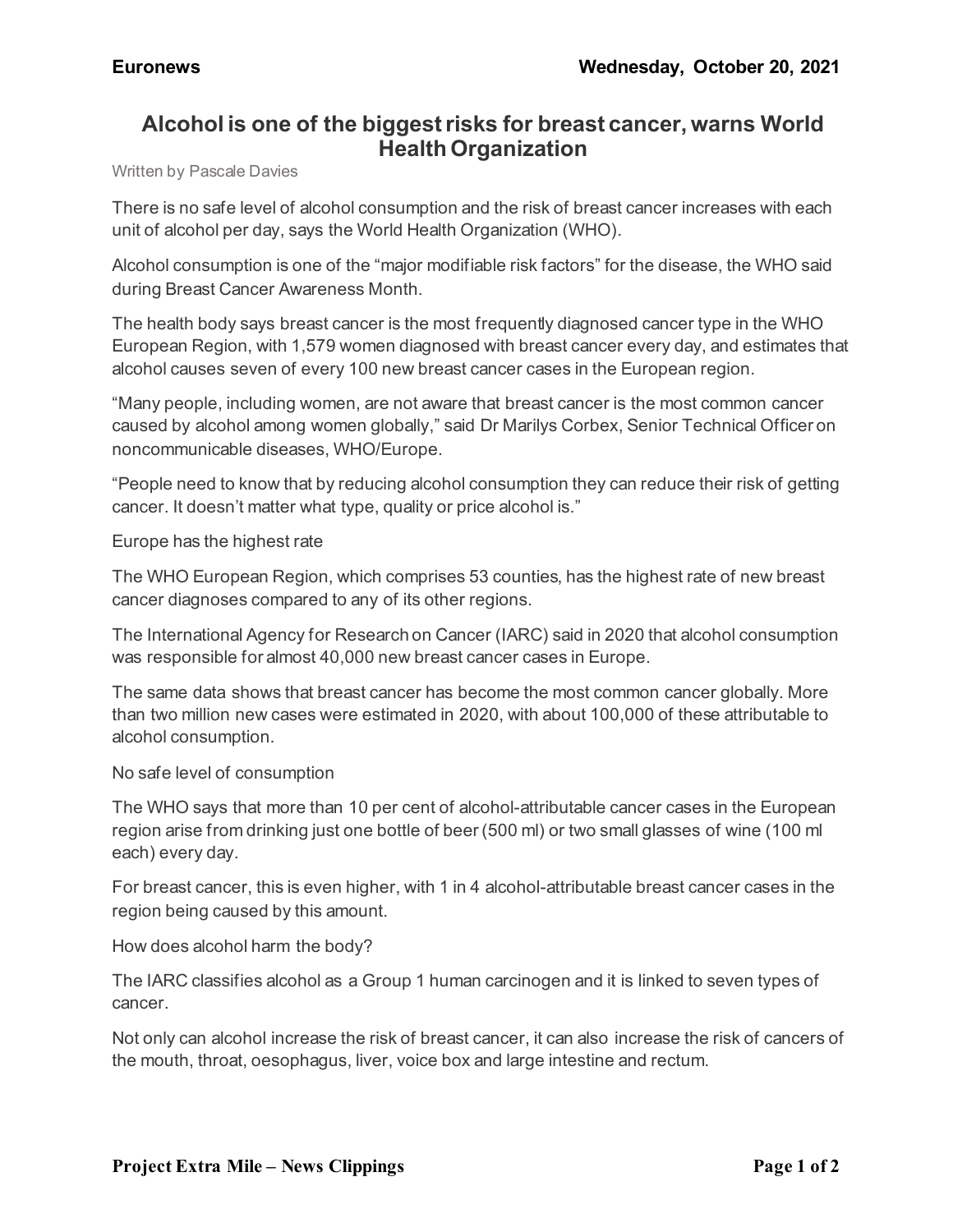"Simply put, alcohol is toxic. It harms every organ while it passes through the body," said Dr Carina Ferreira Borges, Acting Director for Noncommunicable Diseases and Programme Manager for Alcohol and Illicit Drugs at WHO/Europe.

She recommended limiting the amount of alcohol and replacing alcohol with other beverages. She also urged nationwide policies that help to reduce alcohol consumption.

The WHO also recommends that countries make alcohol less affordable (for example increasing taxes), banning or restricting alcohol marketing across the media, placing health warnings on alcoholic beverages and reducing the availability of alcohol (i.e. regulating sale hours).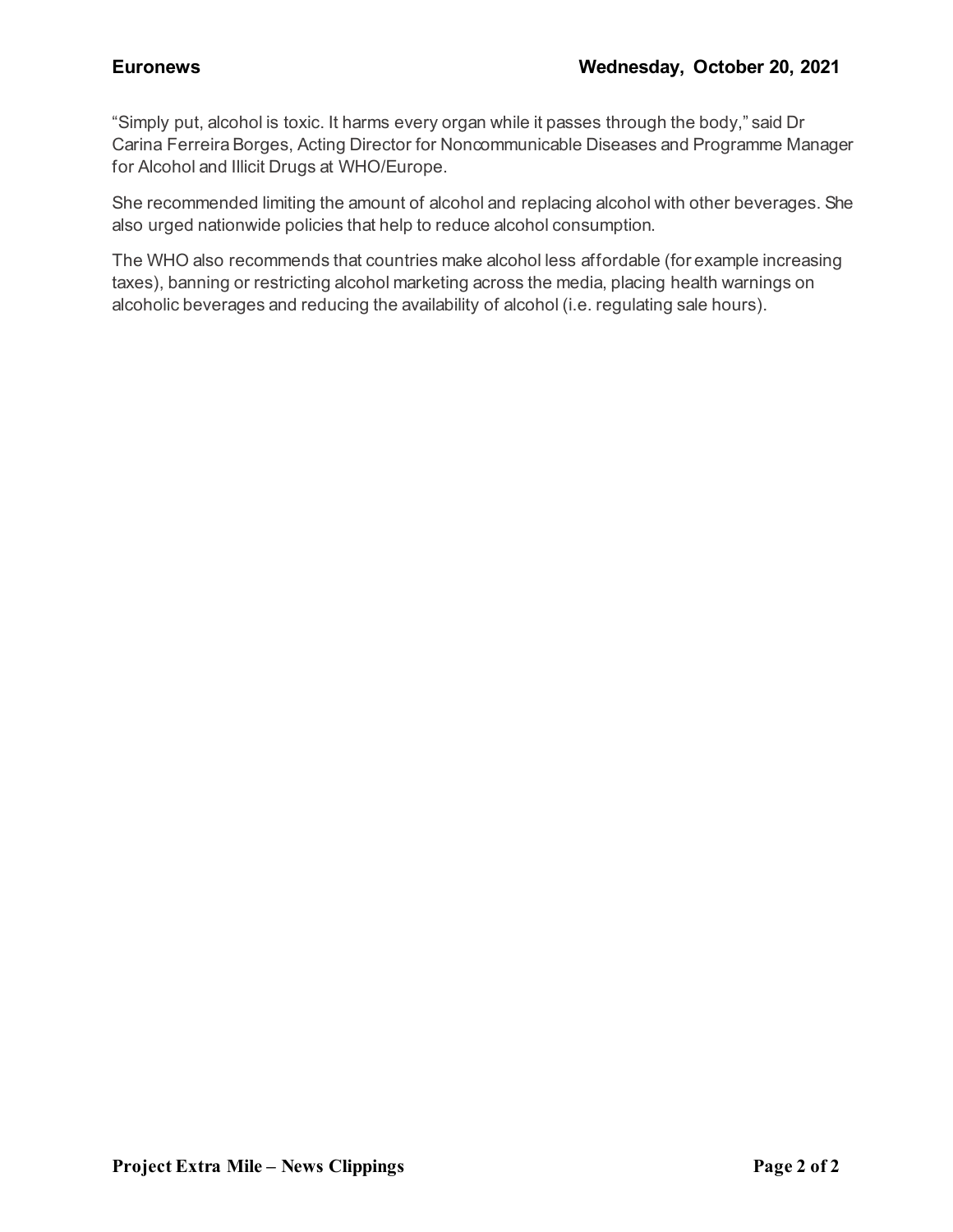# **Ex-Waterloo firefighter charged with sexual assault; Omaha woman says she was drugged**

Written by Alia Conley

On her 27th birthday in March of this year, Kelsey Imhof tried to replicate the violent vomiting, deleted memory and long-lasting sickness she experienced after she allegedly was raped a month before.

In her makeshift experiment, Imhof, a thin, petite woman, downed more than a dozen shots of liquor and finished more than a half-dozen beers. The next morning, she felt hungover but never blacked out.

On her February outing with co-workers, she drank a total of just 2½ drinks.

But the morning after, she woke up vomiting in a bathroom she didn't recognize. She was naked, with bruises on her back, sides and legs. (A chiropractor later told her that he had seen survivors of rollover car crashes in better shape than she was in.) Her vagina and anus were sore and extremely painful.

The man whose home in which she found herself belonged to now-former Waterloo volunteer firefighter Brandon Hanusek. Hanusek was in the same Steamfitters and Plumbers Local 464 union as Imhof, but she had met him only the previous night.

Authorities allege that Hanusek drugged her drink with a substance that led her to be incapacitated that night and then sexually assaulted her.

Hanusek, 27, faces up to 50 years in prison if he is convicted of first-degree sexual assault of a mentally or physically incompetent person. Neither he nor his attorney returned messages seeking comment.

The World-Herald doesn't name victims or alleged victims of sexual assault unless the people agree to be named.

"Going through what I've gone through, I know exactly why people don't come forward," Imhof told The World-Herald. "And looking back at it, I don't know if I would have, knowing what I know now. So if me coming forward gives anybody even just a little bit of strength to come forward, I feel like it's my duty to do that."

Imhof said she first crossed paths with Hanusek when he added her as a friend on Facebook and said he had a sticker for her work hard hat that she had been looking for. They made plans to meet at a bar on Feb. 26 after work with three other co-workers, one of whom was Imhof's friend.

They went to Holiday Lounge near 79th Street and West Dodge Road.

Imhof said she told a Waterloo police investigator that at the bar, she drank half of the three mixed drinks she had ordered.

About an hour later, they headed to Harold's Bar near 85th and Blondo Streets — near Imhof's house.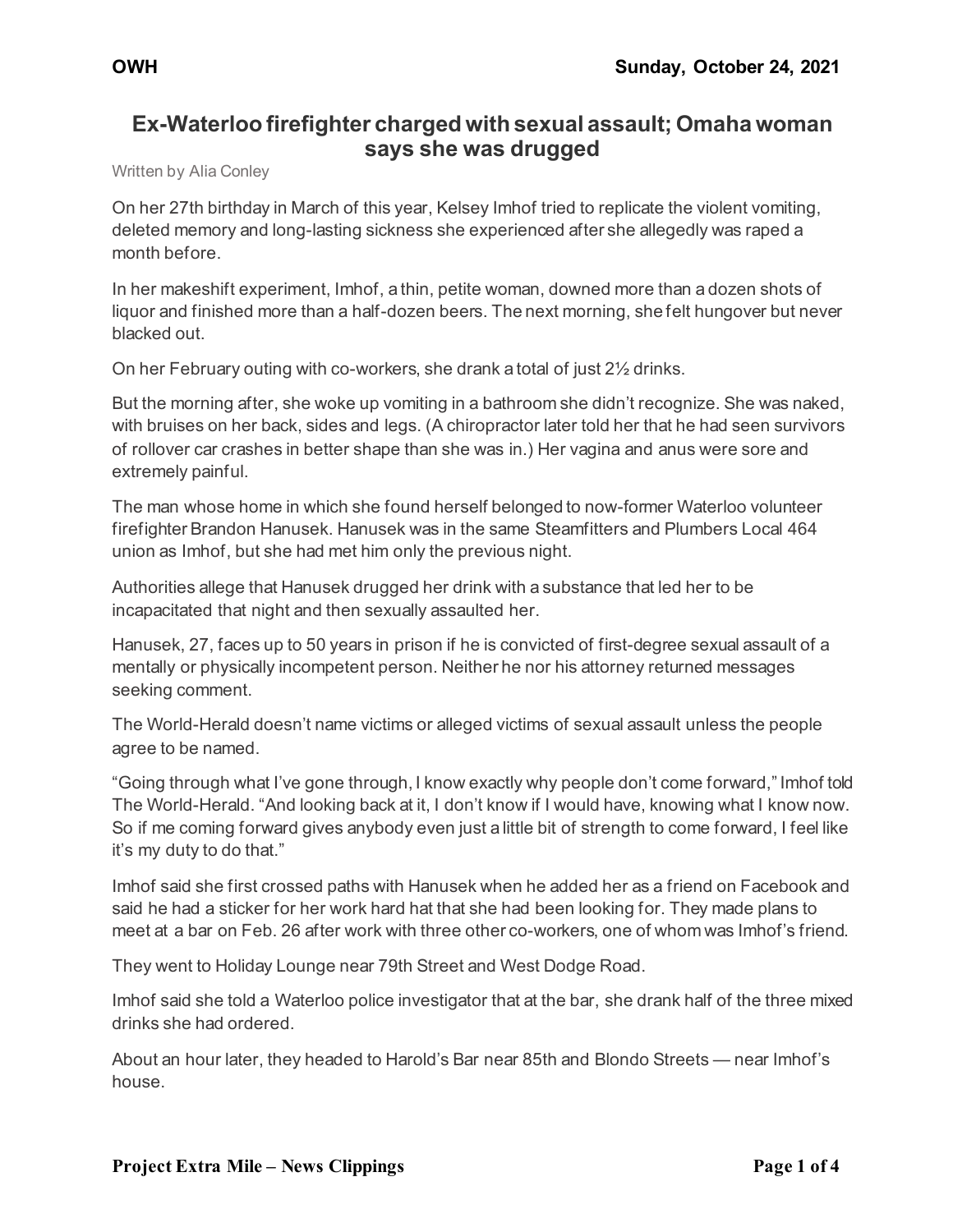Hanusek, she said, bought a round of drinks for everyone. Shortly thereafter, she said, one of the co-workers realized he had left his credit card at Holiday Lounge. Imhof offered to return to the bar to retrieve it for him, and Hanusek offered to drive her.

"I remember as I was signing (the co-worker's) name on the receipt (at Holiday Lounge), feeling out of nowhere I was starting to get really drunk or the alcohol was starting to hit," Imhof said.

She returned to Harold's and gave the card back to her co-worker. Then, she remembers sliding pucks on a shuffleboard table a few times.

A Harold's bar worker later told a police investigator that she saw "the blonde girl" fall and asked if she was all right. A man with the group then said he had jokingly tripped her.

Imhof has no memory of that.

"Next thing I knew, I was mid-vomit, completely naked in a random bathroom," she said.

She thinks the time was between 2 a.m. and 4 a.m. She said she stayed in the bathroom for a couple of hours because she could hardly walk from her calf muscles locking up. She then left the bathroom, saw a man who she assumed was passed out on the couch and went to a bedroom, according to an affidavit.

She found her clothes and shoes and noticed that her long-sleeved shirt, T-shirt and sports bra were arranged in a strange way.

"Imhof stated all three items had been removed at one time from her body, leaving each layer of clothing connected to the next," the affidavit said. "Imhof stated she would never remove her clothing in such a manner due to the tightness of the sports bra, and removing her clothes in such a manner is not something she does."

She went back to the bathroom to vomit, then to the bedroom again to try to rest. But every five or 10 minutes, she felt the need to return to the bathroom to throw up. Imhof said this continued until about 2 p.m. that day.

When she finally felt better, she dressed and went to talk to Hanusek. She said that when she asked him what had happened the previous night, he laughed and said he couldn't remember, either. He told her, however, that he did remember driving her to her home, but said she was locked out of her house and the garage code did not work.

Imhof later told the investigator that it's impossible for her to be locked out — she kept her front door unlocked — and she doesn't have a keypad to access the garage.

After Hanusek drove her back to her pickup truck, which was parked at Harold's Bar, she went to her home and entered through her unlocked front door. (She noted that she locks her door now.)

Imhof said she went inside her bathroom and started to draw a bath, but ultimately never bathed or showered. When her sister called her, she broke down crying.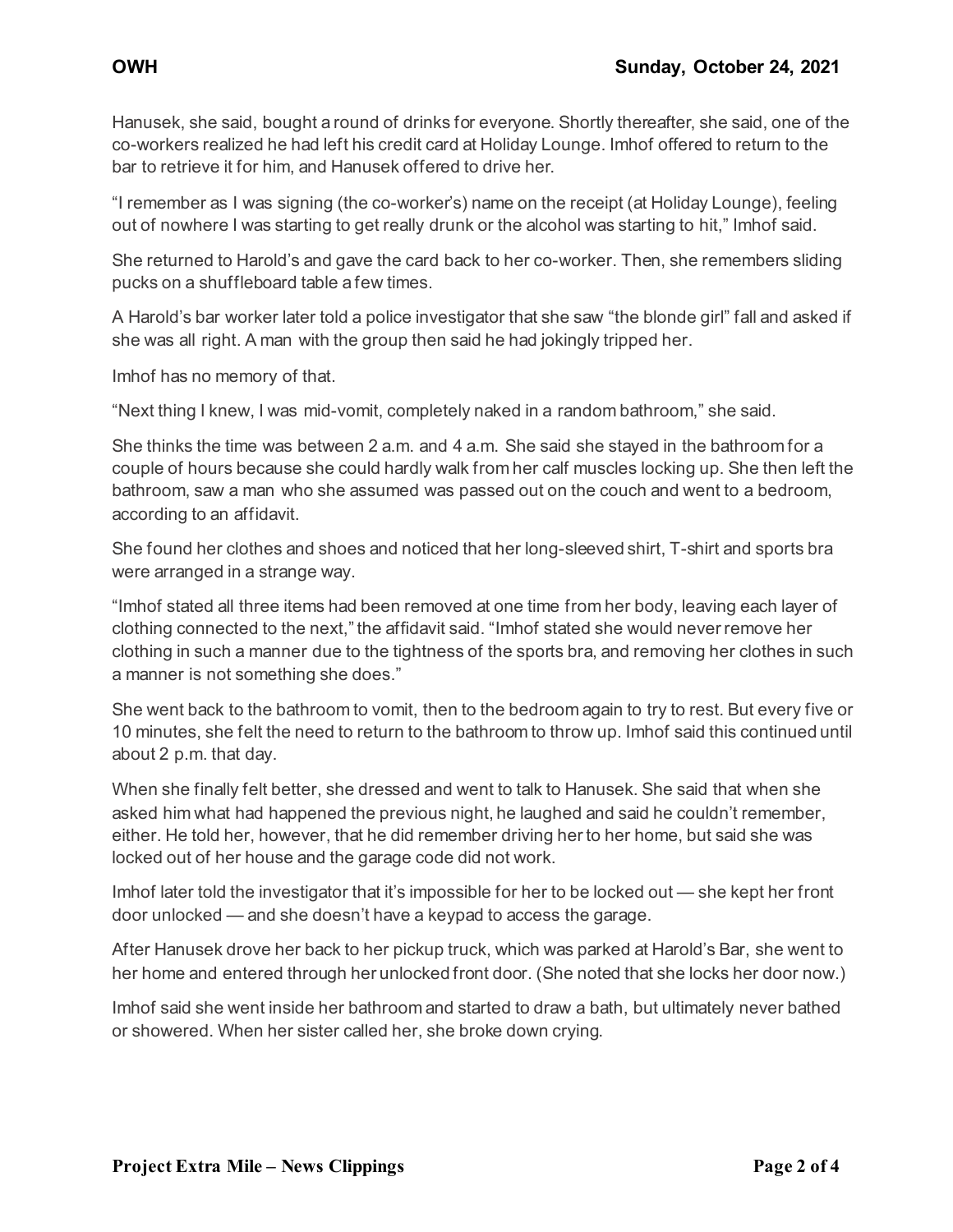Her sister told her to go to the hospital. Imhof then drove to Methodist Hospital, which is nearby. After about a half-hour of sitting in her car, she went inside and completed a sexual assault exam and provided urine to be tested for the presence of a date rape drug.

Douglas County Attorney Don Kleine declined to provide specifics about the case because it is pending, but said that Imhof was affected by alcohol and a substance possibly put into her drink.

"The person isn't capable of consenting because she was incapacitated — she was physically incapable of resisting," Kleine said.

A Waterloo police investigator spoke to Hanusek, who said he drank six mixed drinks and six shots at the first bar. He said he remembered taking Imhof to grab the credit card but nothing else at the second bar. He told the investigator he parked in Imhof's driveway and waited for her to open her garage door via a keypad and leaned against a retaining wall.

The investigator said in the affidavit that Imhof did not have a garage door keypad and noted that a retaining wall on the left side of the garage is very low and not high enough for someone to lean against.

Hanusek said he likely thought Imhof was too intoxicated to drive and offered that she "sleep in his bed" because she couldn't get into her home, the affidavit said.

Hanusek voluntarily allowed his cheeks to be swabbed for DNA.

The results from Imhof's hospital exam, returned about two months later, showed that Hanusek's DNA was present on several genital, cervical and anal swabs taken from Imhof.

Hanusek was charged in late May. He was arrested eight days later by the Douglas County Sheriff's Office, on June 4. He posted \$2,500, or 10% of his \$25,000 bail, and was released from jail later that day. His next hearing is scheduled for November.

Waterloo Volunteer Fire Department Chief Travis Harlow said in an interview that he was aware before May that police were investigating Hanusek, but he didn't place Hanusek on administrative leave until after he was charged with first-degree sexual assault.

Harlow estimated that Hanusek has been with the department as a firefighter for about six or seven years. Hanusek has not had nor will he have any access to the fire station until the case is resolved, depending on the outcome, Harlow said.

Sexual assault "is obviously not tolerated or condoned or represents the Waterloo Fire Department in any manner whatsoever," Harlow said. "It's a bad situation all around, and we hope that the courts do justice."

Hanusek faced a hearing within the Local 464 union relating to the alleged sexual assault and was found to have violated parts of the union's constitution and bylaws. The United Association of Journeymen and Apprentices of the Plumbing and Pipe Fitting Industry recently affirmed the local's finding and punishment of expulsion and \$50,000 fine for Hanusek, according to a letter from the general secretary-treasurer of the national group.

Imhof said she wants Hanusek to be held accountable for his actions.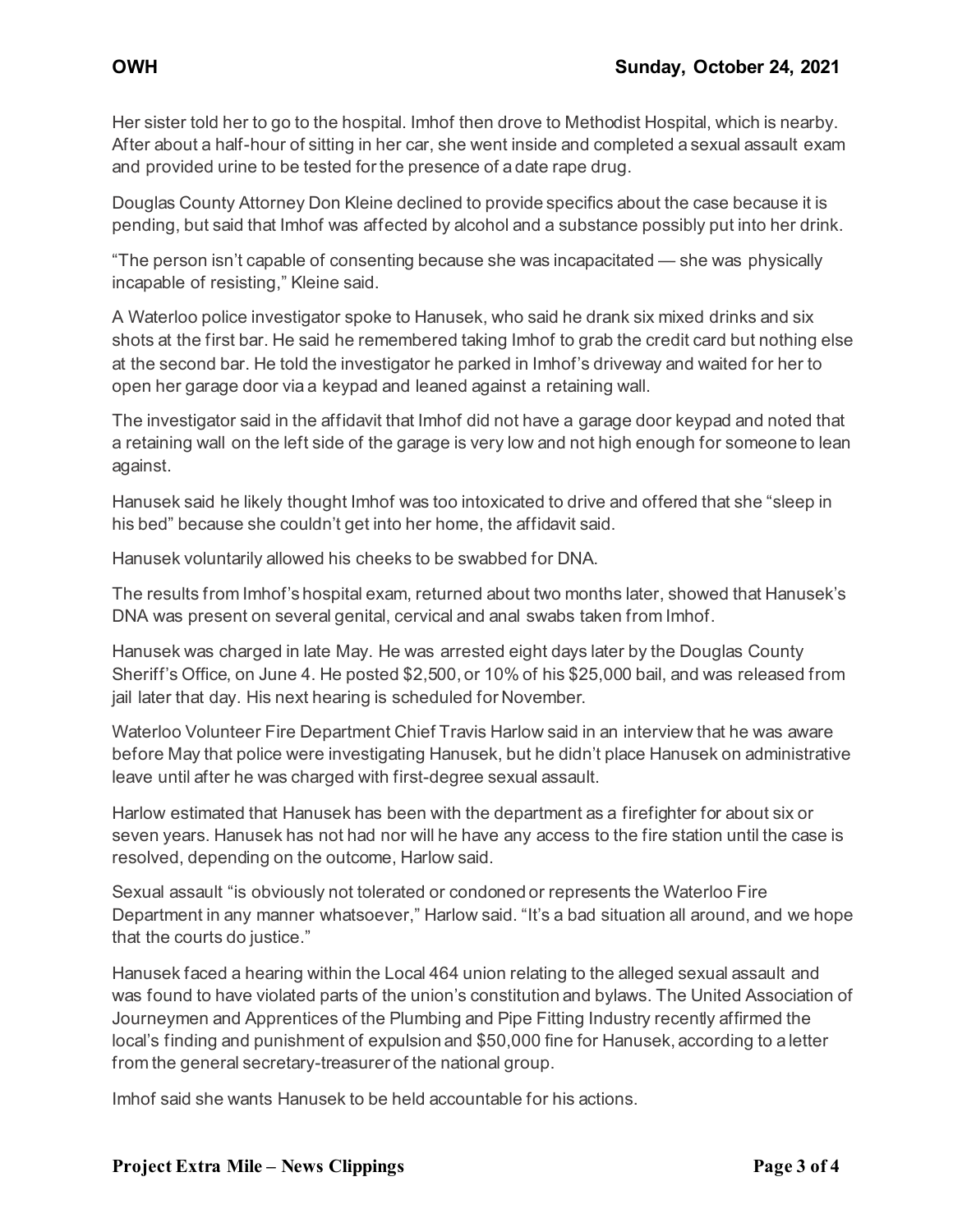"The only way for sure that he won't do it again is if he goes to jail," Imhof said. "If there's other people that have had this happen to them, if me coming out can give them the courage to come out as well, I want to do that."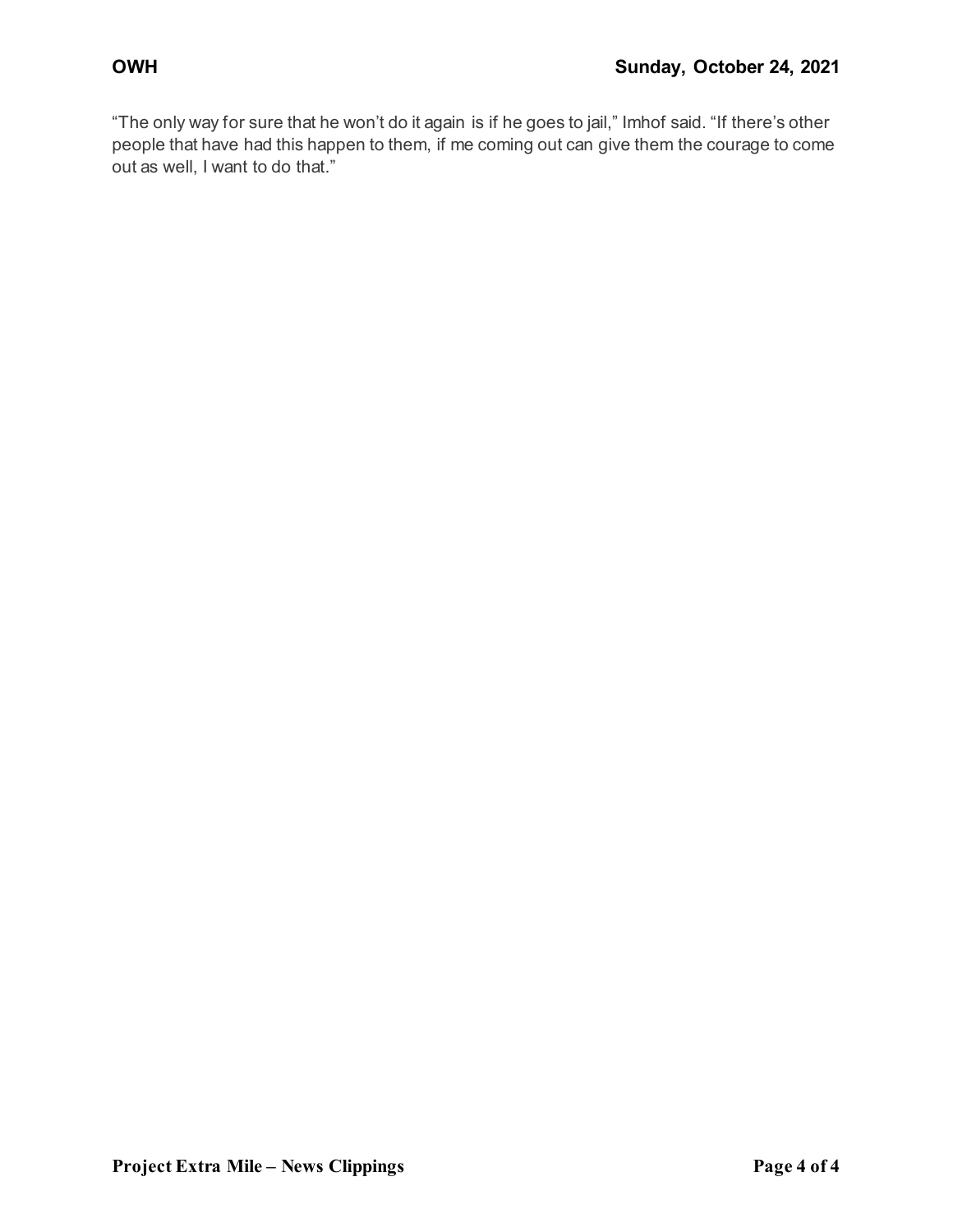### **Excessive drinking during pandemic leads to dramatic spike in liver transplants, study says**

Written by Scott Gleeson

The national list for people seeking liver transplants skyrocketed during the coronavirus pandemic, shooting up 50% higher than predicted before COVID-19 affected the country.

A study released Tuesday by University of Michigan researchers – published in JAMA Network Open – revealed a positive correlation between the increase in the number of people on a waiting list for a liver and the increase in retail sales of alcohol during the pandemic timeframe.

People seeking liver transplants experience alcoholic hepatitis – when the liver stops processing alcohol and instead creates toxic chemicals that trigger inflammation and kill off healthy liver cells needed to survive.

In the new study, researchers compared the exact number of new people put on the U.S. organ transplant list from March 2020 to January 2021 with the projected numbers that were based on pre-pandemic data. Researchers next correlated national monthly retail alcohol sales records between January 2016 and 2021.

"While we cannot confirm causality, this disproportionate increase in association with increasing alcohol sales may indicate a relationship with known increases in alcohol misuse during COVID-19," the researchers wrote, "this study provides evidence for an alarming increase in (alcoholic hepatitis) associated with increasing alcohol misuse during COVID-19 and highlights the need for public health interventions around excessive alcohol consumption."

Alcoholic hepatitis is a condition that often develops after years of heavy drinking; however, it can also develop after a short period of excess. Scientists are unclear as to why the condition develops for certain people.

The study falls in line with previous pandemic research, including one study that reported nearly 1 in 5 Americans turning to "heavy drinking" to cope as recently as April. A study by the Rand Corp. last fall found the frequency of alcohol consumption in the U.S. rose 14% compared with before the pandemic. Women, in particular, increased heavy drinking days by 41%, according to the study.

A survey published Monday by the Substance Abuse and Mental Health Services Administration found different results – with American adults claiming to have consumed about the same amount of alcohol during the pandemic, at least in the fourth quarter of 2020.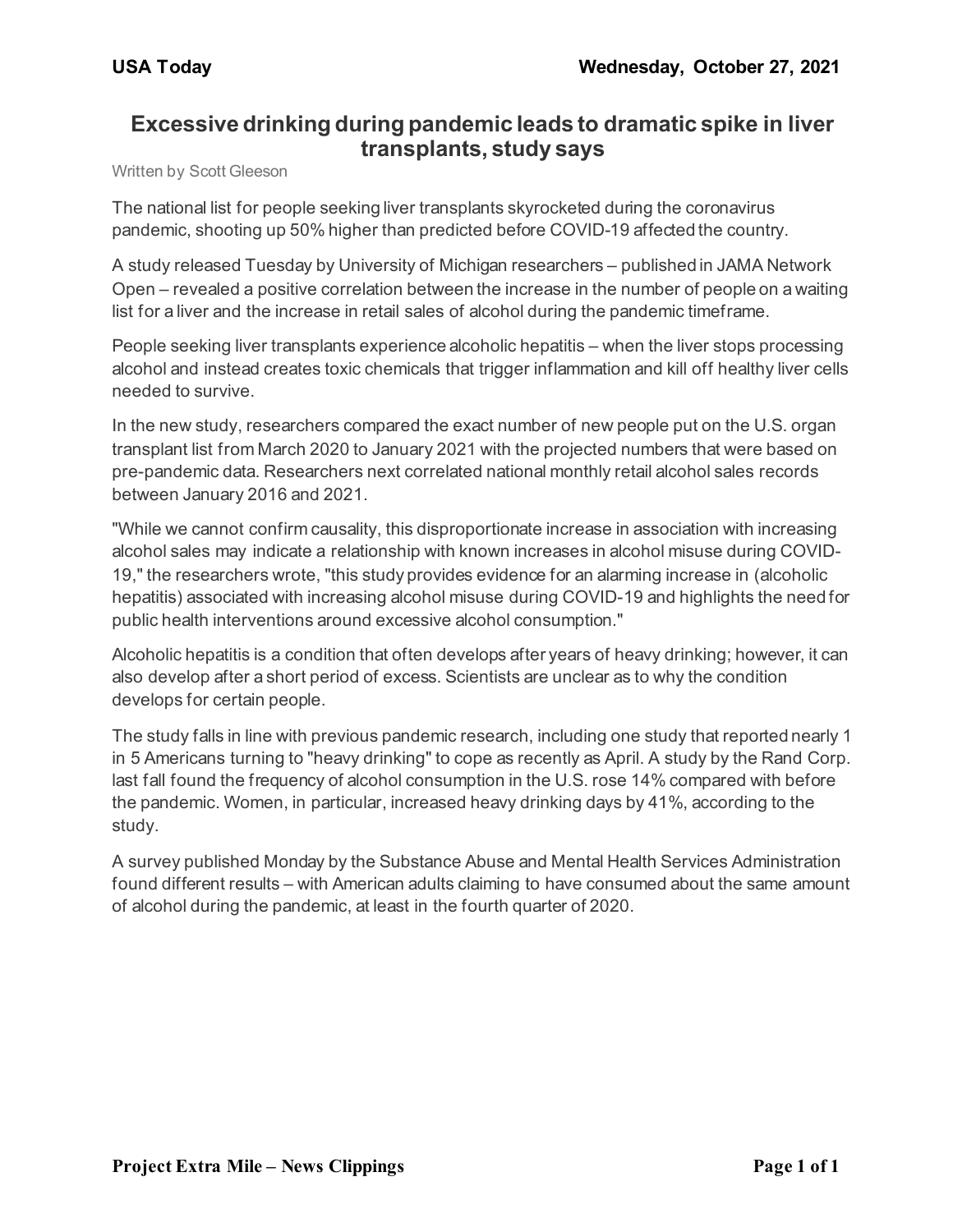# **Alcohol Companies Benefit From Underage Drinking**

Written by Academic Minute

How much do alcohol companies benefit from underage drinking?

David Jernigan, professor in the department of health law, policy and management at Boston University School of Public Health, takes a look at the numbers.

David Jernigan, PhD, is a professor in the Department of Health Law, Policy and Management at the Boston University School of Public Health. He has written more than 140 peer-reviewed journal articles, contributed chapters to seven books on alcohol issues, and has served as an advisor to the World Bank and the World Health Organization.

Alcohol is the number one illegal drug used by American young people, and every year about 3500 people under 21 die because of alcohol use. In 2019, 7 million young people had alcohol and 4.2 million reported binge drinking in the past month.

My research team was curious, we asked more than 1000 young people about their consumption of alcohol by brand. We combined those data with estimates of adult alcohol consumption from national surveys to calculate the percent of alcohol drunk by youth, and how much money alcohol companies make from it.

We estimated that in 2016, underage youth consumption accounted for 8.6% of the drinks consumed and 7.4% of the dollars spent on alcohol. This translates into \$17.5 billion going to alcohol companies. Three accounted for nearly half of the alcohol consumed by youth, and earned billions from it: \$2.2 billion for Anheuser-Busch Inbev, \$1.1 billion for MillerCoors, and \$2 billion for Diageo, the world's largest spirits marketer.

In 2003, the National Research Council and Institute of Medicine recommended the creation of an independent fund to support underage drinking prevention, to which alcohol companies would contribute  $\frac{1}{2}$  of one percent of their revenues. For AB Inbev, this would have amounted to \$78 million – a fraction of what the company earned from youth consumption. Yet no such fund was ever created. Our findings suggest that alcohol companies have a big conflict of interest with underage drinking prevention, and that they are profiting from and not paying for the damages their products cause for young people.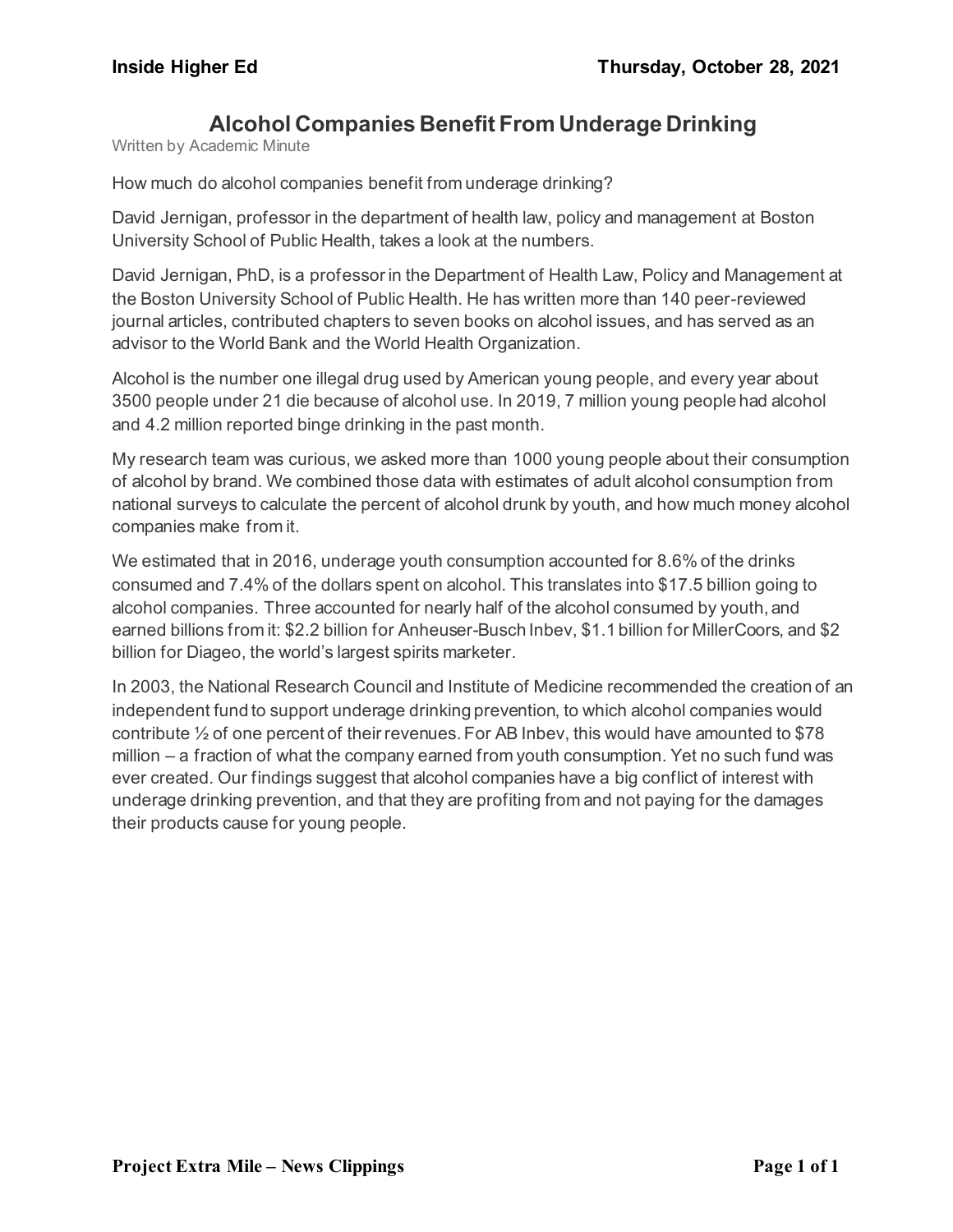#### **U.S. traffic deaths soar 18% in 2021 to highest first half since 2006** Written by David Shepardson

WASHINGTON, Oct 28 (Reuters) - U.S. traffic deaths soared by 18.4% in the first six months of 2021 from the same period a year earlier, for the most deadly first half on American roads since 2006, the Transportation Department said on Thursday.

Traffic deaths surged after coronavirus lockdowns ended in 2020 as more drivers engaged in unsafe behavior like speeding and driving under the influence of drugs or alcohol, regulators said. That made for the largest six-month increase ever recorded in the Fatality Analysis Reporting System's history, which has been in use since 1975.

"This is a crisis," U.S. Transportation Secretary Pete Buttigieg said in a statement. "We cannot and should not accept these fatalities as simply a part of everyday life in America."

Buttigieg said the department will release a National Roadway Safety Strategy in January with a comprehensive set of actions to reduce serious injuries and deaths.

The National Highway Traffic Safety Administration (NHTSA) estimated 20,160 people died in car crashes in the first six months of 2021 in the United States, up 3,140 over the same period in 2020. Travel on U.S. roads was up 13% in the first half compared to a year earlier.

One factor in the big jump in 2020 was that drivers who remained on the roads engaged in riskier behavior, NHTSA said. As U.S. roads became less crowded, some motorists perceived police were less likely to issue tickets because of COVID-19, some experts said.

NHTSA released behavioral research findings from March 2020 through June this year that indicated incidents of speeding and traveling without a seatbelt were higher than before the pandemic.

NHTSA said in the three months ending June 30 alone, traffic deaths rose by 23.1%, the highest quarterly increase ever.

"This nightmare on our roads needs to stop," said Mothers Against Drunk Driving (MADD) President Alex Otte. "Traffic safety enforcement has been cut and we are seeing the horrific consequences. A shortage of officers has resulted in the elimination of DUI task forces in some cities."